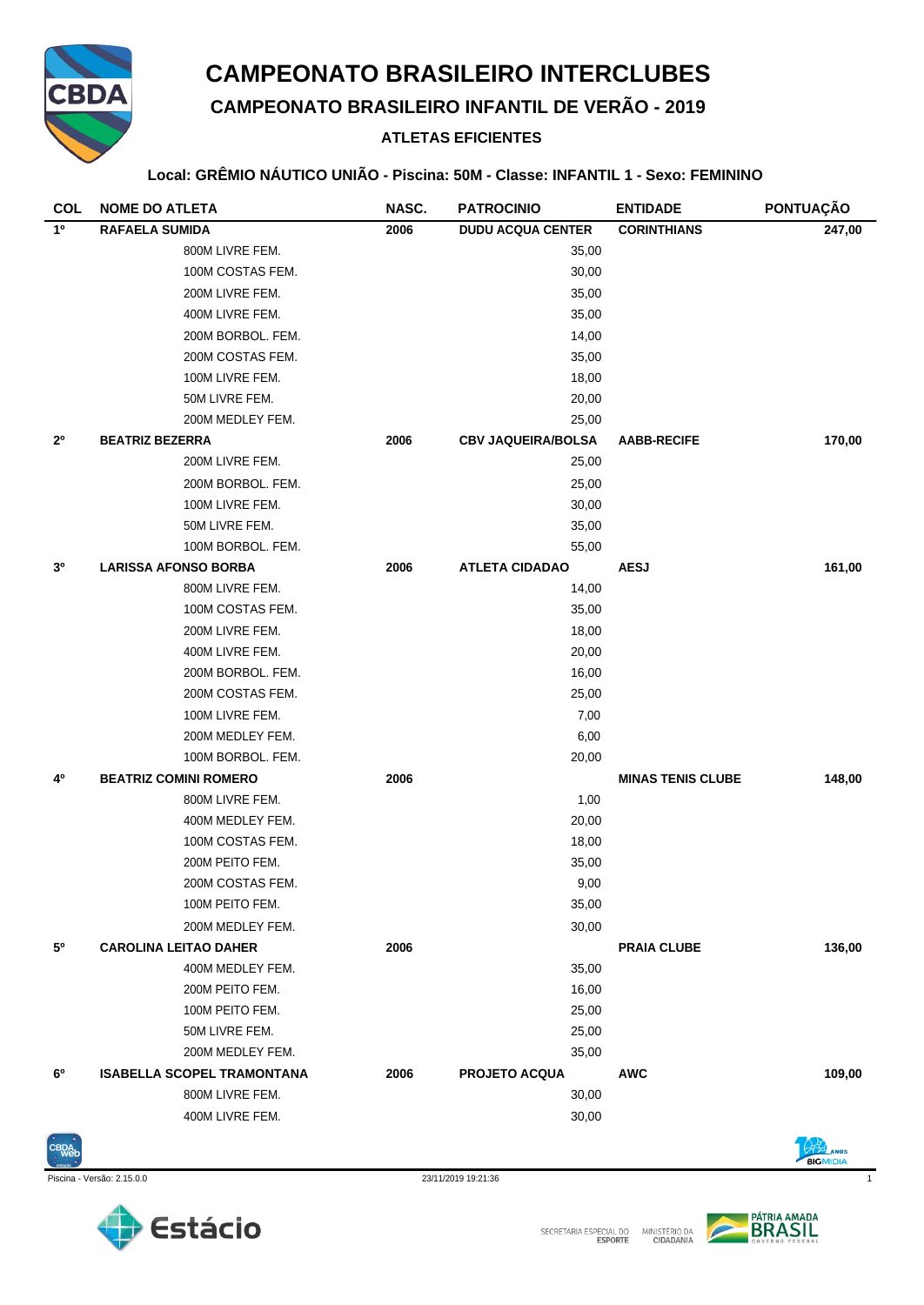

## **CAMPEONATO BRASILEIRO INTERCLUBES**

**CAMPEONATO BRASILEIRO INFANTIL DE VERÃO - 2019**

## **ATLETAS EFICIENTES**

#### **Local: GRÊMIO NÁUTICO UNIÃO - Piscina: 50M - Classe: INFANTIL 1 - Sexo: FEMININO**

| NASC.<br><b>COL</b><br><b>NOME DO ATLETA</b><br><b>PATROCINIO</b><br><b>ENTIDADE</b>                      | <b>PONTUAÇÃO</b> |
|-----------------------------------------------------------------------------------------------------------|------------------|
| 200M BORBOL. FEM.<br>35,00                                                                                |                  |
| 100M BORBOL. FEM.<br>14,00                                                                                |                  |
| 2006<br><b>TIJUCA TC/RJ</b><br>70<br><b>ISABELA CHAIA</b>                                                 | 105,50           |
| 800M LIVRE FEM.<br>25,00                                                                                  |                  |
| 200M LIVRE FEM.<br>30,00                                                                                  |                  |
| 400M LIVRE FEM.<br>25,00                                                                                  |                  |
| 100M LIVRE FEM.<br>20,00                                                                                  |                  |
| 50M LIVRE FEM.<br>5,50                                                                                    |                  |
| 80<br><b>MARIANA O SILVA COSTA</b><br>2006<br><b>CR FLAMENGO/RJ</b>                                       | 102,00           |
| 800M LIVRE FEM.<br>18,00                                                                                  |                  |
| 25,00<br>400M MEDLEY FEM.                                                                                 |                  |
| 200M BORBOL. FEM.<br>30,00                                                                                |                  |
| 200M MEDLEY FEM.<br>20,00                                                                                 |                  |
| 100M BORBOL. FEM.<br>9,00                                                                                 |                  |
| 90<br><b>HELENA LOPES</b><br>2006<br><b>MINAS TENIS CLUBE</b>                                             | 90,00            |
| 400M MEDLEY FEM.<br>6,00                                                                                  |                  |
| 200M LIVRE FEM.<br>9,00                                                                                   |                  |
| 200M BORBOL. FEM.<br>20,00                                                                                |                  |
| 100M LIVRE FEM.<br>25,00                                                                                  |                  |
| 100M BORBOL, FEM.<br>30,00                                                                                |                  |
| 10 <sup>o</sup><br><b>ANA BEATRIZ PASSAGLIA</b><br>2006<br><b>MINAS TENIS CLUBE</b>                       | 78,00            |
| 400M MEDLEY FEM.<br>14,00                                                                                 |                  |
| 200M PEITO FEM.<br>9,00                                                                                   |                  |
| 200M PEITO FEM.<br>12,00                                                                                  |                  |
| 100M PEITO FEM.<br>18,00                                                                                  |                  |
| 200M MEDLEY FEM.<br>18,00                                                                                 |                  |
| 100M BORBOL. FEM.<br>7,00                                                                                 |                  |
| <b>JOANNA BEATRIZ ROSSI</b><br><b>JOINVILLE</b><br>$11^{\circ}$<br>2006                                   | 65,00            |
| 35,00<br>100M LIVRE FEM.                                                                                  |                  |
| 50M LIVRE FEM.<br>30,00                                                                                   |                  |
| 12 <sup>o</sup><br><b>GABRIELA FRITSCHE CAMPOS</b><br>2006<br><b>FUNDESPORTE</b><br><b>NADAR ITJ/MARC</b> | 64,00            |
| 30,00<br>400M MEDLEY FEM.                                                                                 |                  |
| 400M LIVRE FEM.<br>4,00                                                                                   |                  |
| 14,00<br>100M PEITO FEM.                                                                                  |                  |
| 16,00<br>200M MEDLEY FEM.                                                                                 |                  |
| 13 <sup>o</sup><br><b>BRUNA RAMOS SCAFF</b><br>2006<br><b>RADIO CLUBE/MS</b>                              | 55,00            |
| 100M COSTAS FEM.<br>25,00                                                                                 |                  |
| 200M COSTAS FEM.<br>30,00                                                                                 |                  |
| <b>JULIA GOMEZ CARPI</b><br>2006<br>14º<br><b>MINAS TENIS CLUBE</b>                                       | 51,00            |
| 200M LIVRE FEM.<br>2,00                                                                                   |                  |
| 200M PEITO FEM.<br>25,00                                                                                  |                  |
| 12,00<br>100M PEITO FEM.                                                                                  |                  |
| 200M MEDLEY FEM.<br>12,00                                                                                 |                  |